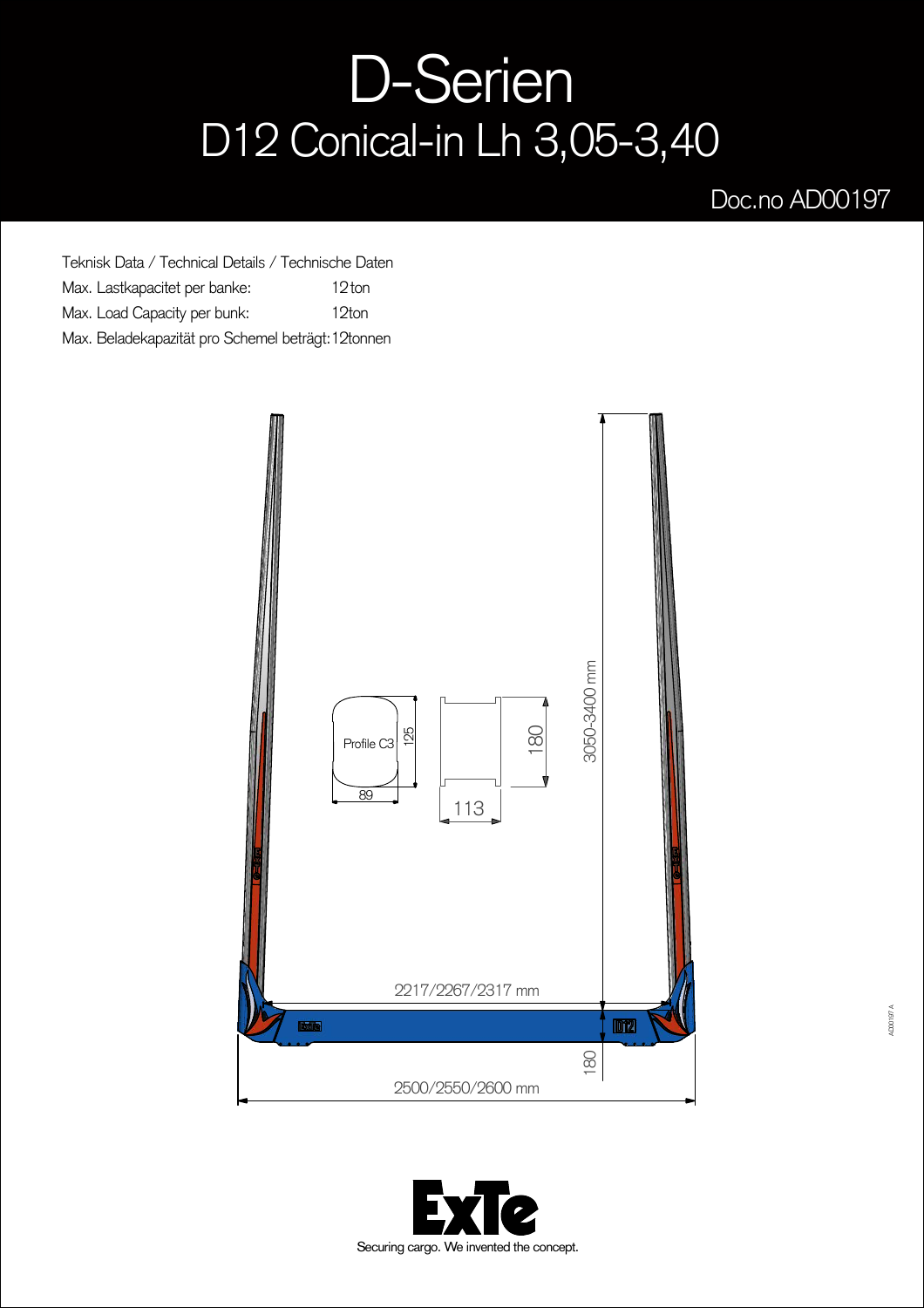

| Pos. | Part.no | Pcs | Benämning                            | <b>Description</b> | Bezeichnung   Weight* |              |         |        |        |       |                   |      |                                                                                                   |
|------|---------|-----|--------------------------------------|--------------------|-----------------------|--------------|---------|--------|--------|-------|-------------------|------|---------------------------------------------------------------------------------------------------|
|      | 810450  |     | Stomme D12 2,50                      | <b>Bolster</b>     | Schemelkörper         | 90,29 kg     |         |        |        |       |                   |      |                                                                                                   |
|      | 810455  |     | Stomme D12 2.55                      | <b>Bolster</b>     | Schemelkörper         | 91.77<br>kal |         |        |        |       |                   |      | $ A \text{ mm} B \text{ mm} C \text{ mm} D \text{ mm} E1 \text{ m}3 E2 \text{ m}3 E3 \text{ m}3 $ |
|      | 810456  |     | Stomme D12 2,60                      | <b>Bolster</b>     | Schemelkörper         | 93,25 kg     | Loading | Length | Total  | Depth | F 2217 F 2267     |      | F 2317                                                                                            |
|      | 810195  |     | Låselement C-Profil                  | Wedge Kit          | Keil                  | .54 ka       | height  |        | Height |       |                   |      |                                                                                                   |
|      | 801753  |     | Stake C3 T12 3210 Conical-in  Stake  |                    | Runge                 | 39.47 kg     | 3050    | 3210   | 3230   | 172   | 6.76              | 6,91 | 7,07                                                                                              |
|      | 801754  |     | lStake C3 T12 3260 Conical-in  Stake |                    | Runge                 | 40,34 kg     | 3100    | 3260   | 3280   | 172   | 6,87              | 7.03 | 7.18                                                                                              |
|      | 801755  |     | Stake C3 T12 3310 Conical-in Stake   |                    | Runge                 | 41,21<br>ka  | 3150    | 3310   | 3330   | 172   | 6.98              | 7.14 | 7,3                                                                                               |
|      | 801765  | C   | Stake C3 T12 3360 Conical-in Stake   |                    | Runge                 | 42,08 kg     | 3200    | 3360   | 3380   | 172   | 7,09              | 7,25 | 7.41                                                                                              |
|      | 801766  |     | Stake C3 T12 3410 Conical-in Stake   |                    | Runge                 | 42.95 kal    | 3250    | 3410   | 3430   | 172   | 7.21              | .37  | 7,53                                                                                              |
|      | 801767  |     | Stake C3 T12 3460 Conical-in Stake   |                    | Runge                 | 43,82 kg     | 3300    | 3460   | 3480   | 172   | $7,\overline{32}$ | .48  | 7,65                                                                                              |
|      | 801768  |     | Stake C3 T12 3510 Conical-in Stake   |                    | Runge                 | 44.69 ka     | 3350    | 3510   | 3530   | 172   | 7.43              | .59  | 7.76                                                                                              |
|      | 801769  |     | Stake C3 T12 3560 Conical-in Stake   |                    | Runge                 | 45,56 kg     | 3400    | 3560   | 3580   | 72    | .54               |      | 7,88                                                                                              |

ExTe förbehåller sig rätten att göra ändringar i specifikationer och<br>annan information i detta dokument utan förhandsinformation.

ExTe reserves the right to make changes in specifications and other information contained in this document without prior notice.

ExTe behält sich das Recht vor, Änderungen an Spezifikationen und anderen<br>Informationen in diesem Dokument ohne vorherige Ankündigung vorzunehmen.



\* Teoretiska

1 <sup>m</sup>

\* Theoretical

\* Theoretisch

ExTe Fabriks AB, SE-820 62 Färila Sweden. Tel: +46 (0)651 175 00. E-mail: info@exte.se www.exte.se

AD00197 A